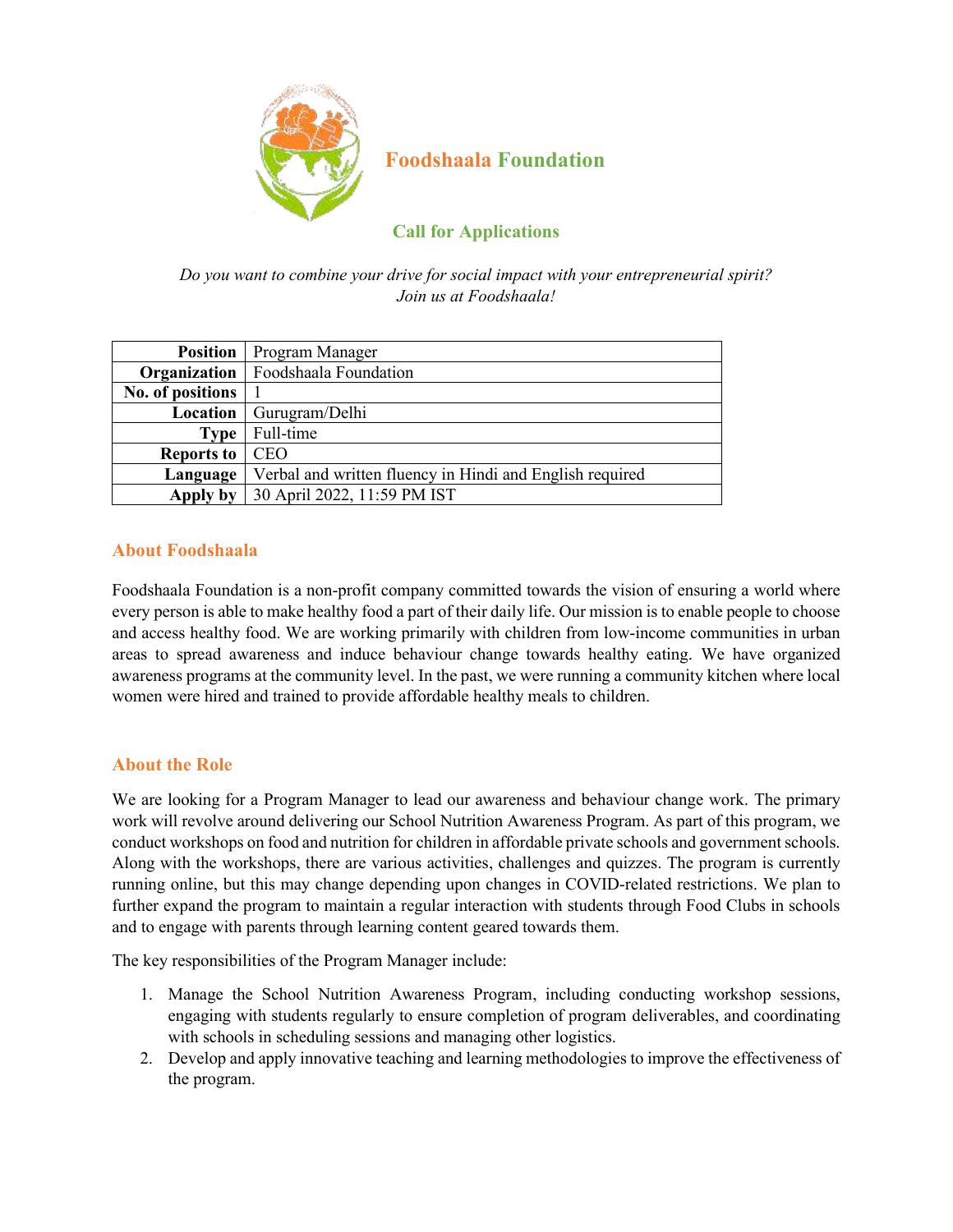- 3. Maintain student data and analyze key data points for the purposes of impact evaluation and review of program effectiveness.
- 4. Prepare impact reports and impact stories for the program.
- 5. Support with development and improvement of teaching and learning materials for the program.
- 6. Support with curriculum development for complementary programs and activities, including learning materials for parents and activities for school Food Clubs.
- 7. Support with further enhancement of program content and delivery based on key lessons learnt.
- 8. Liaise with schools to scale up the program.
- 9. Undertake any other duties related to the above.

#### **Requirements**

#### **Required Qualifications, Experience and Interests:**

- 1. Graduation/post-graduation in social work, health, education, nutrition, food sciences and/or related fields.
- 2. Between 2-5 years' experience, preferably involving child education, nutrition awareness, behavior change and/or pedagogy.
- 3. Prior experience in classroom teaching or training.
- 4. Ability to use Microsoft Office, including word, ppt and excel.
- 5. Knowledge and ability to work on excel and apply basic statistical tools.
- 6. Strong communication skills, with fluency in both verbal and written English and Hindi. Knowledge of additional regional Indian languages a plus.
- 7. Interest in healthy food, nutrition and health.

#### **Other Skills and Competencies:**

- 1. Passionate about social issues, especially those relating to food security, nutrition and health.
- 2. Demonstration of commitment towards our vision and mission.
- 3. Ability to work independently.
- 4. Commitment to deliver high-quality work.
- 5. Ability and interest in teaching children in creative and effective ways.
- 6. Ability to adjust quickly and smoothly to changing priorities.
- 7. Ability to organize tasks and meet deadlines.

All qualified candidates are encouraged to apply. We celebrate diversity and are committed to creating an inclusive environment for our employees.

#### **Remuneration**

We offer a remuneration in the range of Rs. 3.5 to 5.5 lakhs per annum.

The non-monetary benefits include a unique opportunity to be part of an innovative, meaningful, and entrepreneurial organization that is transforming the lives of thousands of people by addressing the root cause of food and nutrition insecurity. The Program Manager will be provided a conducive and flexible working-cum-learning environment, where they will have the opportunity to explore their creative and innovative potential in moving towards our vision. They will be working directly with the senior management and reporting to the CEO. We value inputs from our colleagues and endeavor to make them a part of our organization-building.